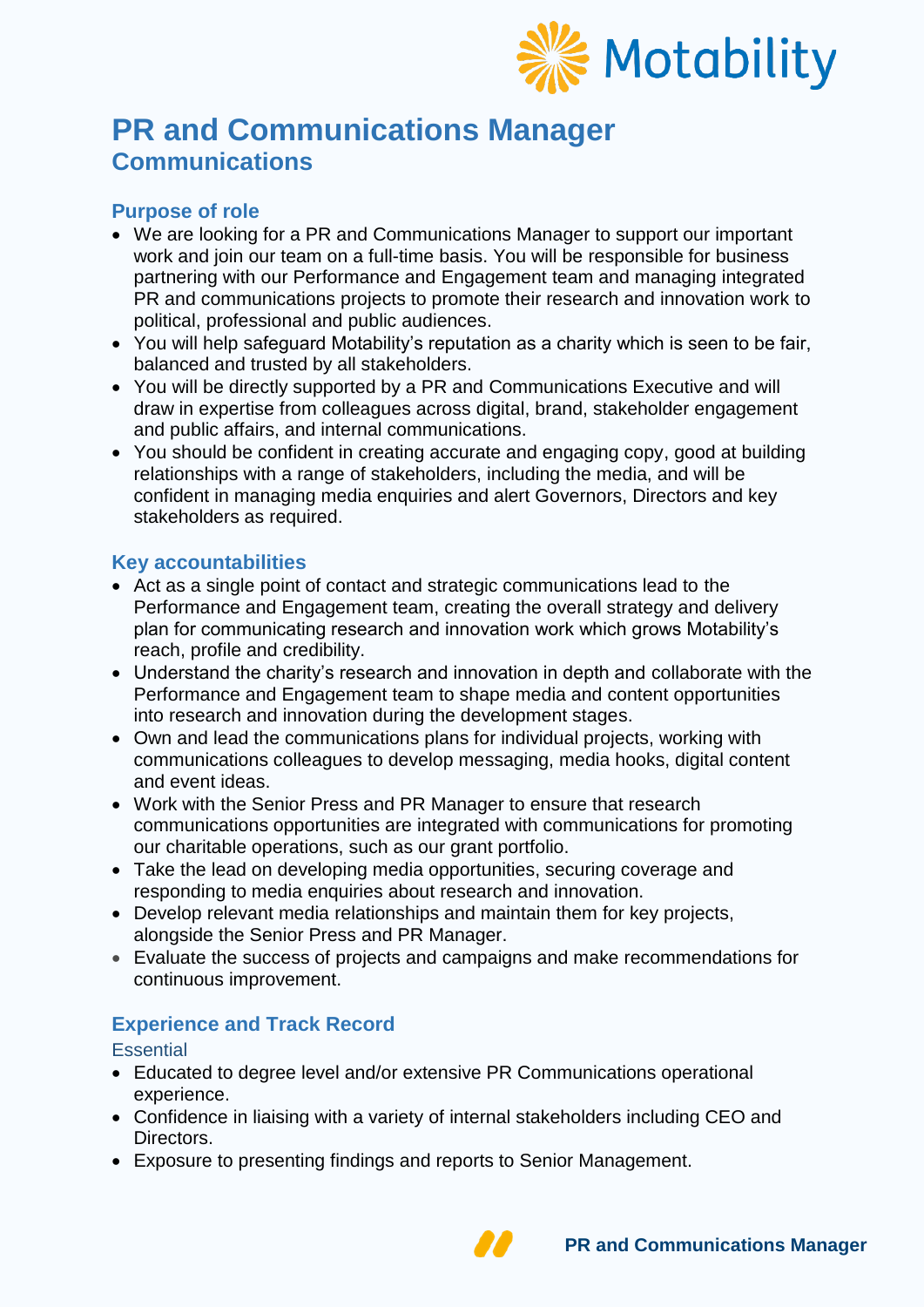

#### **Desirable**

- Experience of PR Communications in the charity sector.
- Awareness of disability issues.
- Stakeholder engagement experience.

## **Capabilities Profile – technical skills/knowledge**

- At least five years PR/Communications experience
- Experience of working with research, policy or other complex material and developing news hooks and story ideas.
- Experience of managing media and integrated communications campaigns across a number of channels.
- A story teller with a passion for writing and excellent verbal communication skills.
- Strong judgement and the ability to respond quickly, yet thoughtfully to urgent PR matters.
- Proven track record in building media relationships and proactively securing coverage in national and trade media.
- Pro-active and solution driven with a strong sense of responsibility.
- Experience of working with other project teams and as part of a cross-functional communications team.
- Experience of media crisis management.
- Experience in project management and ability to organise workload and assess priorities.

### **Reporting line:**

Reports to: Senior Press and Public Relations Manager.

## **Key Interfaces:**

- Wider Communications Team.
- Motability Staff including Performance and Engagement team and Directors.
- Governors.
- Motability Operations staff.
- Printers/designers/digital developers.
- Media, MPs and other key stakeholders.
- Motability Beneficiaries.

#### **Resources, scale and scope of role, location and any travel factors:**

- The jobholder will determine their own work priorities on a day-to-day basis, referring matters to the Senior Press and PR Manager, as necessary.
- The jobholder is responsible for ensuring all materials produced are written in an appropriate, accessible and consistent style (Plain English), adhere to brand guidelines and are within agreed budget.
- The jobholder will contribute to the setting and achievement of departmental objectives and delivery plans.
- This is a blended working role with office-based working approximately two days per week and the rest remotely from home. The head office for Motability is based in Harlow. The charity provide staff transport for commuters arriving on public transport to Harlow Town train station or the town centre.